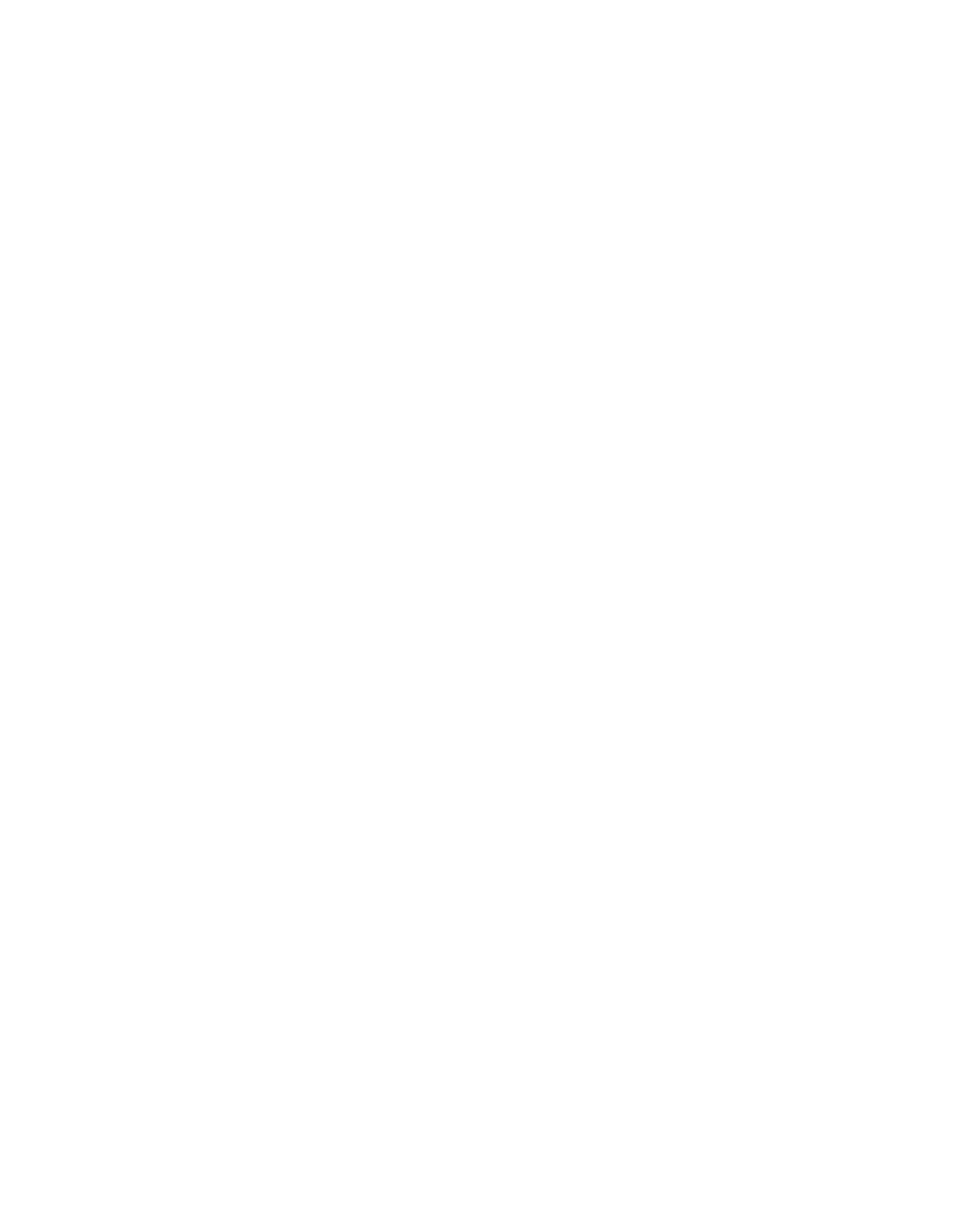Gentrification is not a popular word in US cities these days, especially in coastal cities experiencing rapidly rising rents. As more high-income, college-educated, and white households move to downtown areas, existing residents feel increasingly anxious that they will be pushed out of their homes and communities. Yet there is some hope in gentrification too; affluent white households are opting for diverse, city neighborhoods over high-income, racially homogenous suburbs in far greater numbers than they did in earlier decades. These higherincome households can help to shore up city tax bases and possibly spur economic and racial integration. But absent policy intervention, that integration may be only fleeting.

It is worth starting with a definition of gentrification, as the term means different things to different people. I will use the term here simply to describe relative increases in household income, education levels, and/or percentage of residents who are white in initially low-income, central city neighborhoods. In other words, a gentrifying neighborhood is an initially lowincome city neighborhood that moves up the socioeconomic ladder within its metropolitan area. Using variants of this basic definition, it is clear that gentrification is becoming more common in US cities. For example, the share of initially low-income, central city census tracts that saw large gains relative to the rest of the metropolitan area in their share of residents with college degrees rose from 25 percent during the 1990s to 35 percent during the 2000s. (A large gain is an increase in the ratio of the census tract value to that of the metropolitan area of more than 0.1. For example, a tract that sees the ratio of its college educated share to that of the metropolitan area rise from 0.6 to 0.8 would experience a large relative gain.) The share of lowincome city tracts seeing a large gain in percentage of residents who are white relative to the rest of the metropolitan area rose from 7 percent in the [1](#page-2-0)990s to 18 percent during the 2000s.<sup>1</sup> Other recent studies also highlight the rising incomes and education levels of downtown neighborhoods during the 2000s. [2](#page-2-1)

These gains in neighborhood socioeconomic status have been driven largely by the inmovement of higher-income college graduates. To be sure, most college-educated and higherincome households are continuing to choose to move to the suburbs. In 2010, 61 percent of

<span id="page-2-0"></span> $1$  Ellen and Ding (2016).

<span id="page-2-1"></span><sup>2</sup> Hwang and Lin (2016); Baum-Snow and Hartley (2015); Couture and Handbury (2016); Edlund, Machado, and Sviatschi (2015).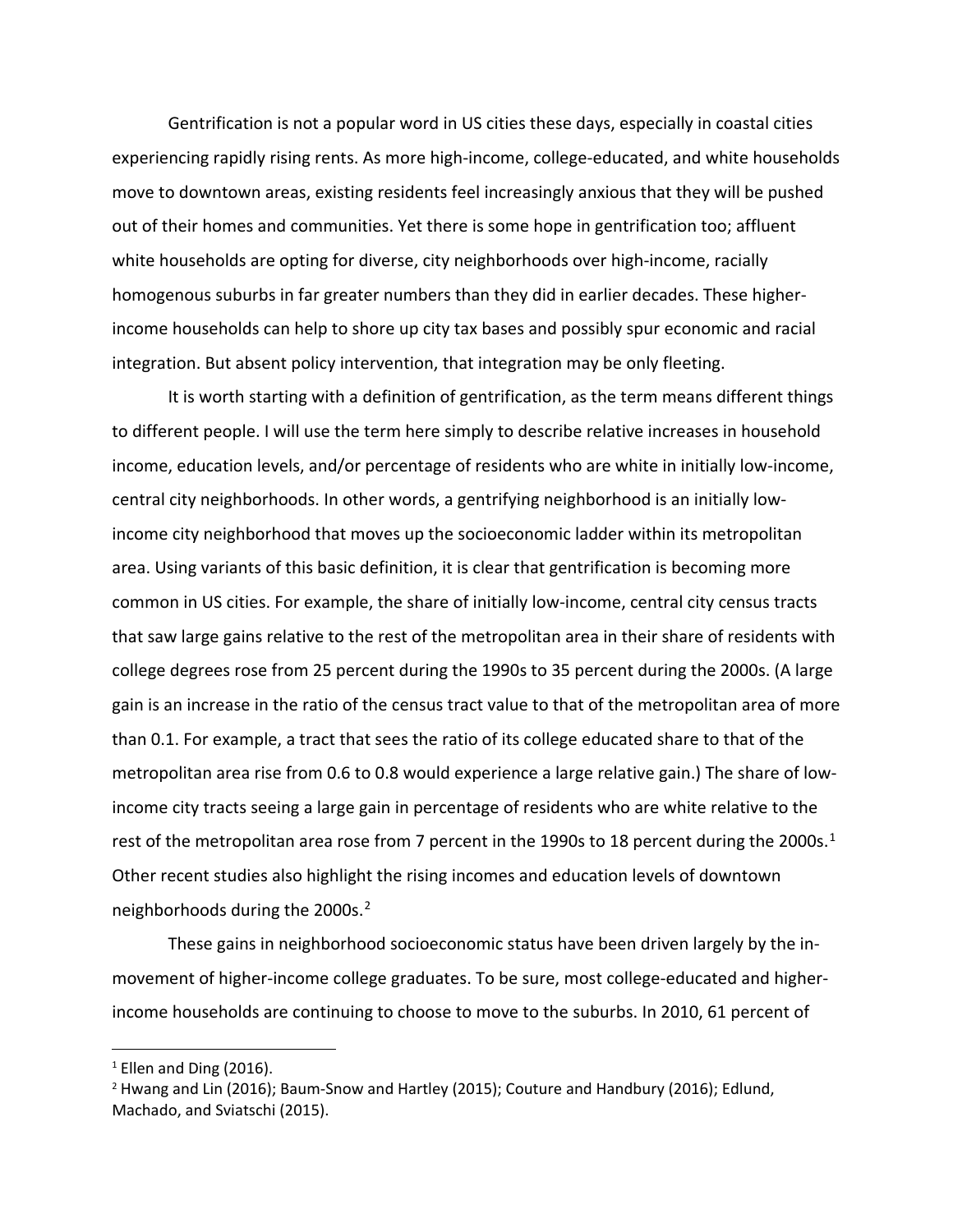college graduates and 68 percent of higher-income households (those with incomes above the median in their metro area) who had moved in the past year chose homes in the suburbs. $3$ 

But as compared to recent decades, a larger proportion of higher-status households are now opting for cities, and for low-income and majority-minority neighborhoods within those cities. While their choices enhance integration in the short-term, the concern is that higherincome and college-educated households are bidding up housing prices and rents and displacing existing residents. There is clear evidence that prices and rents are rising in the lowincome neighborhoods that are attracting higher-income in-movers. Consider that between 2000 and 2014, initially low-income central city census tracts that experienced large relative gains in income experienced a 42 percent increase in rents on average. By contrast, the initially low-income, central city tracts that did not see large gains in income between 2000 and 2014 saw more modest rent increases of 17 percent.

There is less consensus among researchers that higher-income entry is pushing out existing households. In fact, most of the papers on the topic have found scant evidence that gentrification fuels displacement.<sup>[4](#page-3-1)</sup> These null findings are something of a puzzle as well as a frustration to many practitioners who are certain that they are witnessing low- and moderateincome households being displaced in their communities.

So why the disconnect between research and practice? To some degree, it's explained by the fact that low-income households tend to live in unstable housing conditions, regardless of the neighborhood where they live. In 2014, over 70 percent of renters with incomes under \$15,000 paid more than half of their income in rent, [5](#page-3-2) and as Matthew Desmond's *Evicted* so powerfully shows, they experience enormous instability in the private market, even when there is no sign of gentrification.

It's also possible that the studies have simply failed to capture the phenomenon because of poor measures and/or inappropriate timing. One shortcoming of existing analyses is that they have typically used residential mobility rates to capture displacement. But mobility does not necessarily equal displacement; many residential moves are voluntary and take people

<span id="page-3-0"></span><sup>&</sup>lt;sup>3</sup> Ellen, Horn, and Reed (2016).

<span id="page-3-1"></span><sup>4</sup> Ellen and O'Regan (2011); Freeman (2005); McKinnish, Walsh, and White (2010); Vigdor (2002).

<span id="page-3-2"></span><sup>5</sup> JCHS (2015).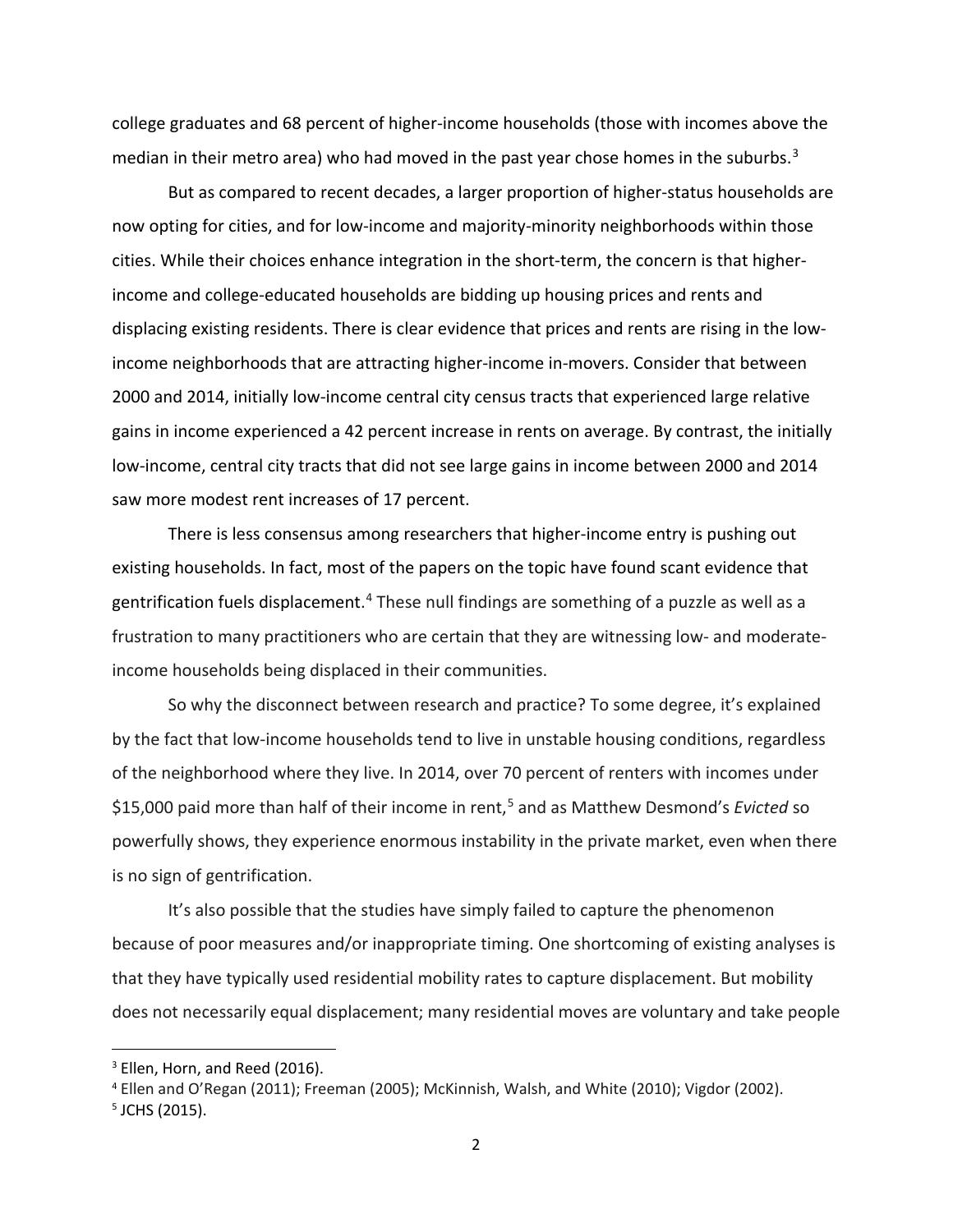to better neighborhoods and homes. Displacement connotes involuntary moves that may force households to settle for inferior homes and communities. A recent study, which was able to identify the destinations of movers in Philadelphia, finds that disadvantaged residents who live in neighborhoods that gentrify are no more likely to leave their homes than other disadvantaged residents, but when they leave, they are more likely to move to a lower-income neighborhood, suggesting that these moves are less likely to be affirmative choices. [6](#page-4-0) 

Another issue is that most of the existing papers on displacement focus not on the present but on the 1980s and 1990s. During these earlier decades, the gentrification that took place involved higher-income households moving into neighborhoods that had been decimated by population losses during the 1970s. Consider that the neighborhoods that gentrified between 1990 and 2010 in New York City had lost 26 percent of their population during the 1970s (while the population citywide shrunk by 10 percent). Thus, as higher-income and college-educated households moved into these neighborhoods in the 1990s, high vacancy rates meant that the neighborhoods could accommodate additional residents without directly displacing existing residents or even putting much upward pressure on prices and rents. As the population in central neighborhoods has continued to grow, housing markets have been growing tighter and thus the risk of displacement has likely become higher.

Finally, even if residents are not directly displaced, the rising rents mean that lowerincome households, absent subsidies, will likely find it increasingly difficult to move in and remain in gentrifying neighborhoods over time. Research has yet to answer the question of whether gentrifying neighborhoods are able to remain stably integrated over time. In the longrun, do cities experiencing greater gentrification pressures end up with more economically or racially integrated neighborhoods?

While the answer to this question is unclear, it seems likely that policy interventions will be needed to cement integration, at least in some neighborhoods where gentrification pressures are particularly strong. Most policy discussions surrounding gentrification center on efforts to protect individual residents at risk of displacement through legal representation or tenant-based vouchers. Yet while these efforts can be critical in helping individual tenants, they

<span id="page-4-0"></span> <sup>6</sup> Ding, Hwang, and Divringi (2016).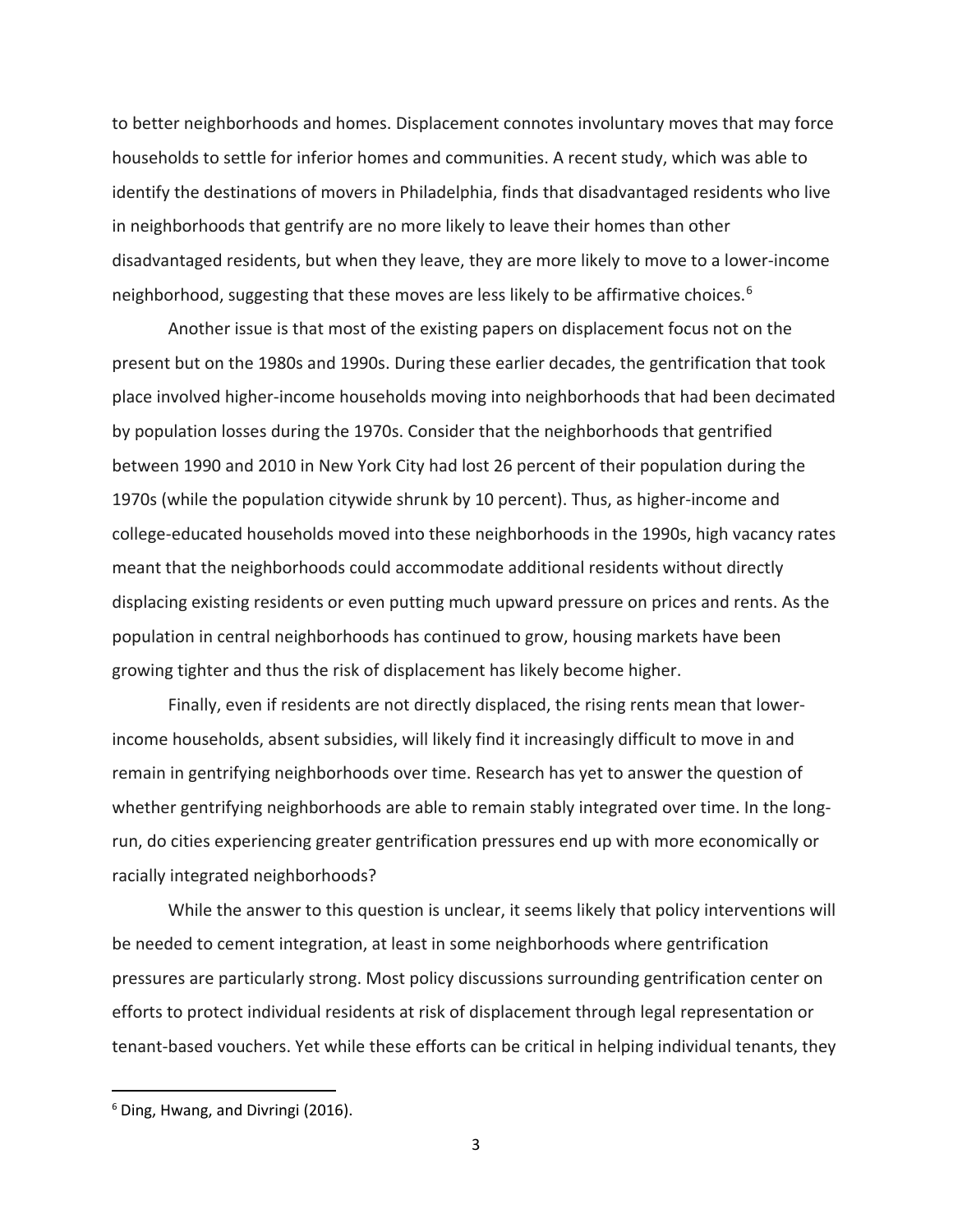will do little over the longer run to preserve economic diversity, which is shaped much more by the composition of people moving into a neighborhood than by the pattern of exits.

So, what can policymakers and community organizations do to secure long-run economic diversity and help make gentrifying neighborhoods more inclusive, or more welcoming to households earning a range of incomes? There are no easy answers, but one relatively simple, if potentially expensive, response is to preserve the substantial stock of affordable housing that already exists in gentrifying areas. Consider the case of New York City, where 12 percent of housing units in gentrifying areas of the city are public housing units and roughly another quarter are privately-owned subsidized housing. If preserved over time, these units can assure some level of economic mixing, and potentially racial mixing too. Preserving public housing is the most straightforward measure, though many public housing units need substantial infusions of capital.

Extending the subsidy agreements of privately owned subsidized housing is more challenging, especially in hot markets where owners demand substantial subsidies. Policymakers will need to decide how much they value integration as they confront trade-offs between preserving fewer units in gentrifying areas and more units in persistently poor areas. In some cities, this trade-off is large, while in others it is fairly modest. Ideally, local officials should negotiate extensions before markets heat up, but getting ahead of the market isn't easy.

Local policymakers can also try to entice owners of market-rate rental housing in gentrifying areas to keep rents affordable for some share of their units through offering property tax breaks or other incentives like low-interest renovation loans. But again, such carrots can be costly. As for sticks, local governments may be able to use their powers of code enforcement to gain leverage over landlords whose buildings need repairs and demand that they keep rents affordable.

In addition to preserving existing affordable units, cities might try to acquire and build new subsidized housing in gentrifying areas. This can be expensive given higher land costs, but where possible, policy makers can take advantage of city-owned land and lock in affordability over the longer run through deed restrictions, land leases, or community land trusts. Finally, another possibility is to harness the market through either mandating or incentivizing owners

4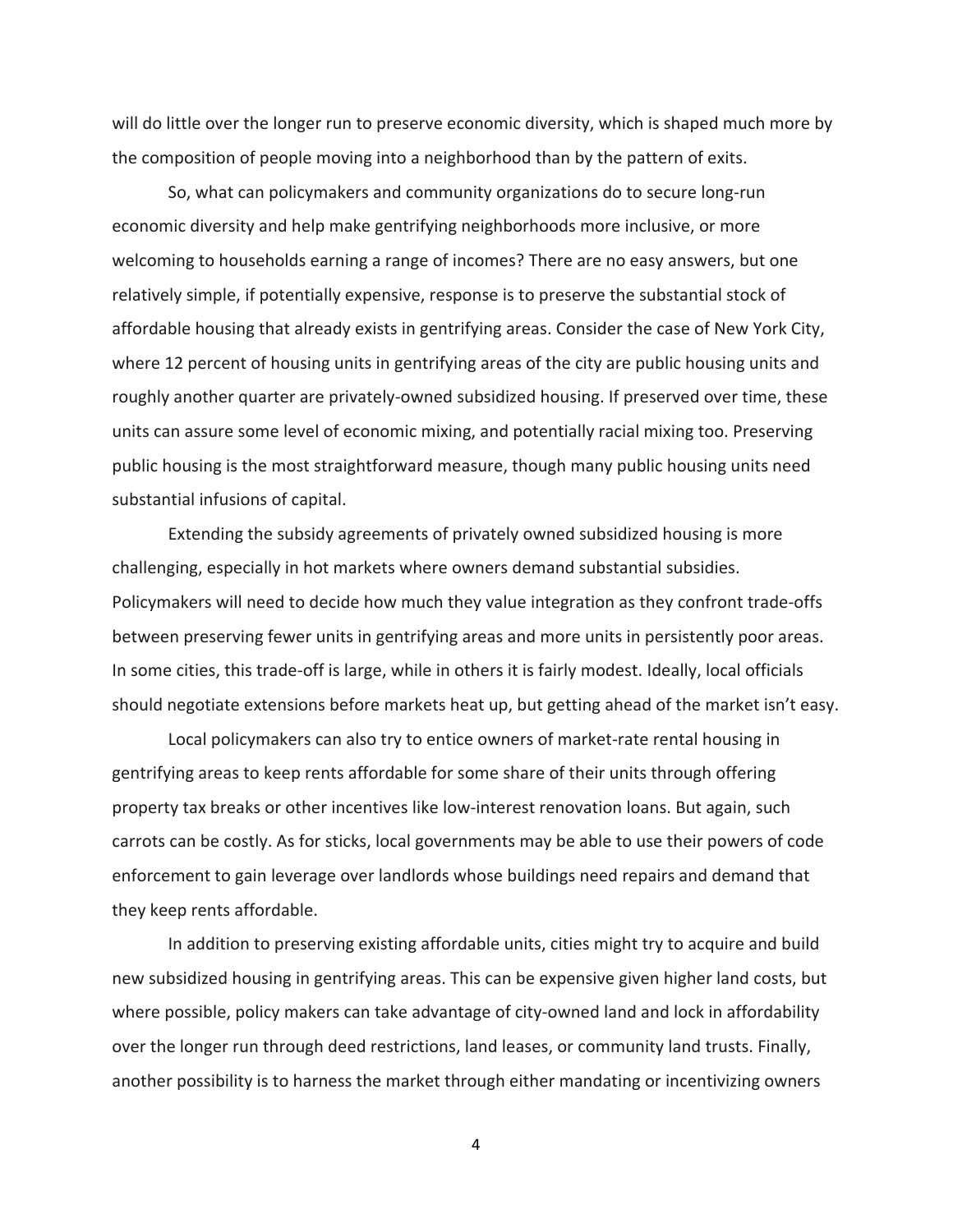to include low-rent units in their buildings. In hot markets, developers will often willingly trade affordability restrictions in some set of units in exchange for additional density.

Finally, building truly inclusive and integrated communities may require more than just housing investments. It may take special efforts to knit a community together and ensure that all residents are able to enjoy a neighborhood's amenities and resources. Local community organizations are perhaps best equipped to break down the social, and sometimes physical, barriers that sometimes separate public and other subsidized housing residents from their neighbors and ensure that all residents in a community have a voice and gain from any new opportunities.[7](#page-6-0)

In sum, gentrification offers the promise of inclusivity. But left to its own devices, the market is unlikely to deliver on that promise. To ensure longer-run integration, local leaders in partnership with community-based organizations can work hard to preserve existing affordable housing (through investing in public housing, extending affordability restrictions on privately owned units, and seeking opportunities to incentivize private owners to keep units affordable over time). Second, they can take advantage of publicly owned land and other opportunities to acquire and create new subsidized housing in neighborhoods experiencing market pressures. Third, they can harness the market to deliver affordable units through tools like inclusionary zoning. Finally, they can work with local community groups to help low- and moderate- income residents make the most of any growing opportunities arising in gentrifying neighborhoods. Of course none of this is easy, and none of this is cheap. Some deals will simply be too expensive, but city and community leaders who wish to make gentrification more inclusive should be vigilant in searching for opportunities. And meanwhile, researchers should be on the lookout for opportunities to build our understanding of the costs and benefits of different strategies.

<span id="page-6-0"></span> <sup>7</sup> Dastrup and Ellen (2016).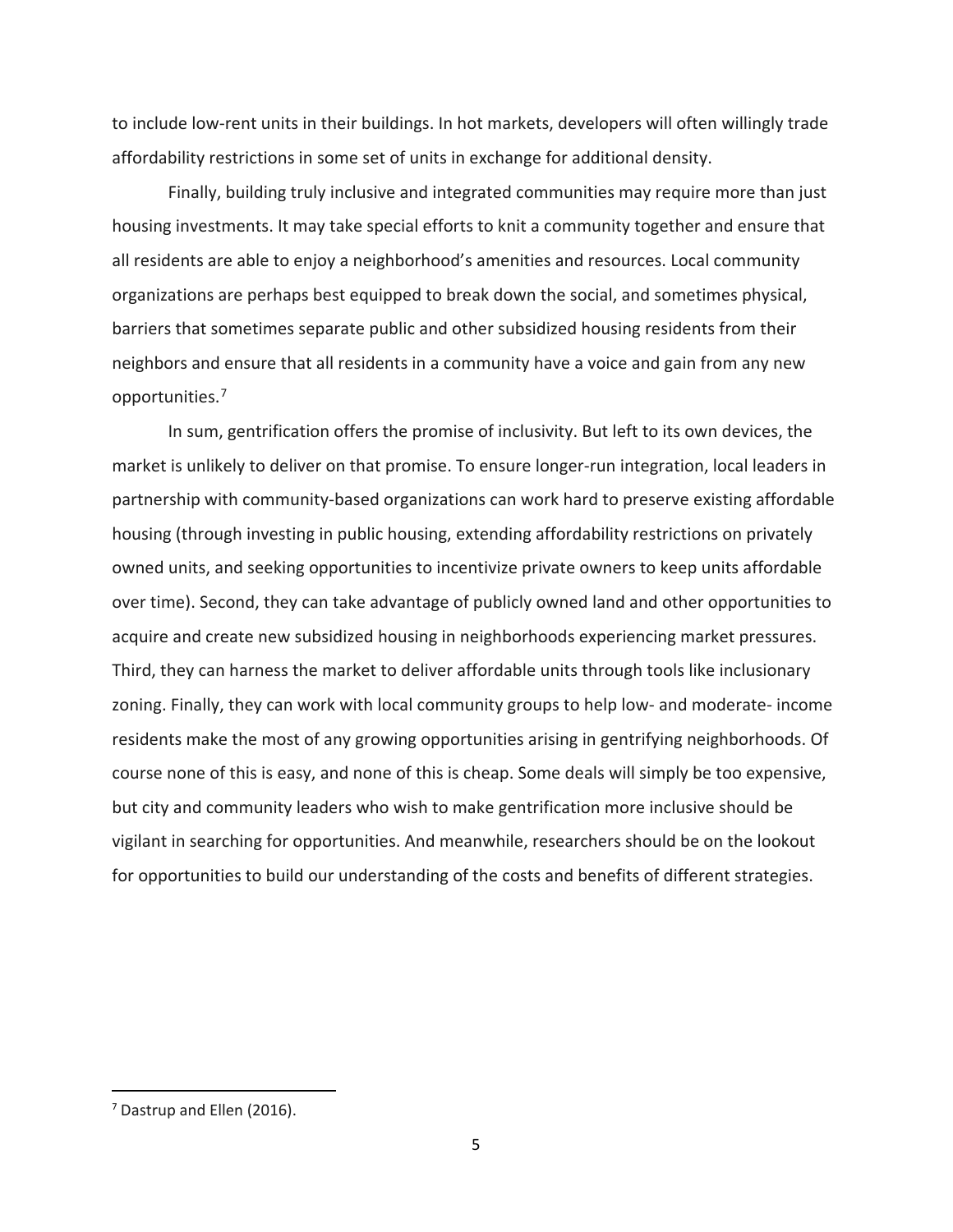## **Bibliography**

- Baum-Snow, Nathaniel, and Daniel Hartley. 2015. "Gentrification and Changes in the Spatial Structure of Labor Demand." Working Paper.
- Chetty, Raj, Nathaniel Hendren, and Lawrence F. Katz. 2016. "The Effects of Exposure to Better Neighborhoods on Children: New Evidence from the Moving to Opportunity Experiment." *American Economic Review* 106, no. 4: 855-902.
- Couture, Victor, and Jessie Handbury. 2017. "Urban Revival in America, 2000 to 2010." Working Paper. [https://bfi.uchicago.edu/sites/default/files/research/3\\_CoutureHandbury\\_UrbanRevival\\_Paper\\_](https://bfi.uchicago.edu/sites/default/files/research/3_CoutureHandbury_UrbanRevival_Paper_Chicago.pdf) [Chicago.pdf](https://bfi.uchicago.edu/sites/default/files/research/3_CoutureHandbury_UrbanRevival_Paper_Chicago.pdf)
- Dastrup, Samuel, and Ingrid Gould Ellen. 2016. "Linking Residents to Opportunity: Gentrification and Public Housing." *Cityscape* 18, no. 3: 87-107.
- Desmond, Matthew. 2016. *Evicted: Poverty and Profit in the American City*. New York: Crown.
- Ding, Lei, Jackelyn Hwang, and Eileen Divringi. 2016. "Gentrification and Residential Mobility in Philadelphia." *Regional Science and Urban Economics* 61: 38-51.
- Edlund, Lena, Cecilia Machado, and Maria Micaela Sviatschi. 2015. "Bright Minds, Big Rent: Gentrification and the Rising Returns to Skill." Working Paper no. w21729. Cambridge, MA: National Bureau of Economic Research.
- Ellen, Ingrid Gould, and Lei Ding. 2016. "Gentrification: Advancing Our Understanding of Gentrification." *Cityscape* 18, no. 3: 3-8.
- Ellen, Ingrid Gould, Keren Mertens Horn, and Davin Reed. 2016. "Has Falling Crime Invited Gentrification?" Unpublished Manuscript.
- Ellen, Ingrid Gould, and Katherine M. O'Regan. 2011. "How Low Income Neighborhoods Change: Entry, Exit, and Enhancement." *Regional Science and Urban Economics* 41, no. 2: 89-97.
- Hartley, Daniel. 2013. "Gentrification and Financial Health." Federal Reserve Bank of Cleveland. [https://www.clevelandfed.org/newsroom-and-events/publications/economic-trends/2013](https://www.clevelandfed.org/newsroom-and-events/publications/economic-trends/2013-economic-trends/et-20131106-gentrification-and-financial-health.aspx) [economic-trends/et-20131106-gentrification-and-financial-health.aspx](https://www.clevelandfed.org/newsroom-and-events/publications/economic-trends/2013-economic-trends/et-20131106-gentrification-and-financial-health.aspx) (accessed February 22, 2017)
- Freeman, Lance. 2005. "Displacement or Succession? Residential Mobility in Gentrifying Neighborhoods." *Urban Affairs Review* 40, no. 4: 463-91.
- Hwang, Jackelyn, and Jeffrey Lin. 2016. "What Have We Learned About the Causes of Recent Gentrification?" *Cityscape* 18, no. 3: 9-26.
- JCHS (Joint Center for Housing Studies). 2015. "America's Rental Housing: Expanding Options for Diverse and Growing Demand*."* Cambridge, MA. http://www.jchs.harvard.edu/sites/jchs.harvard.edu/files/americas\_rental\_housing\_2015\_web. pdf.